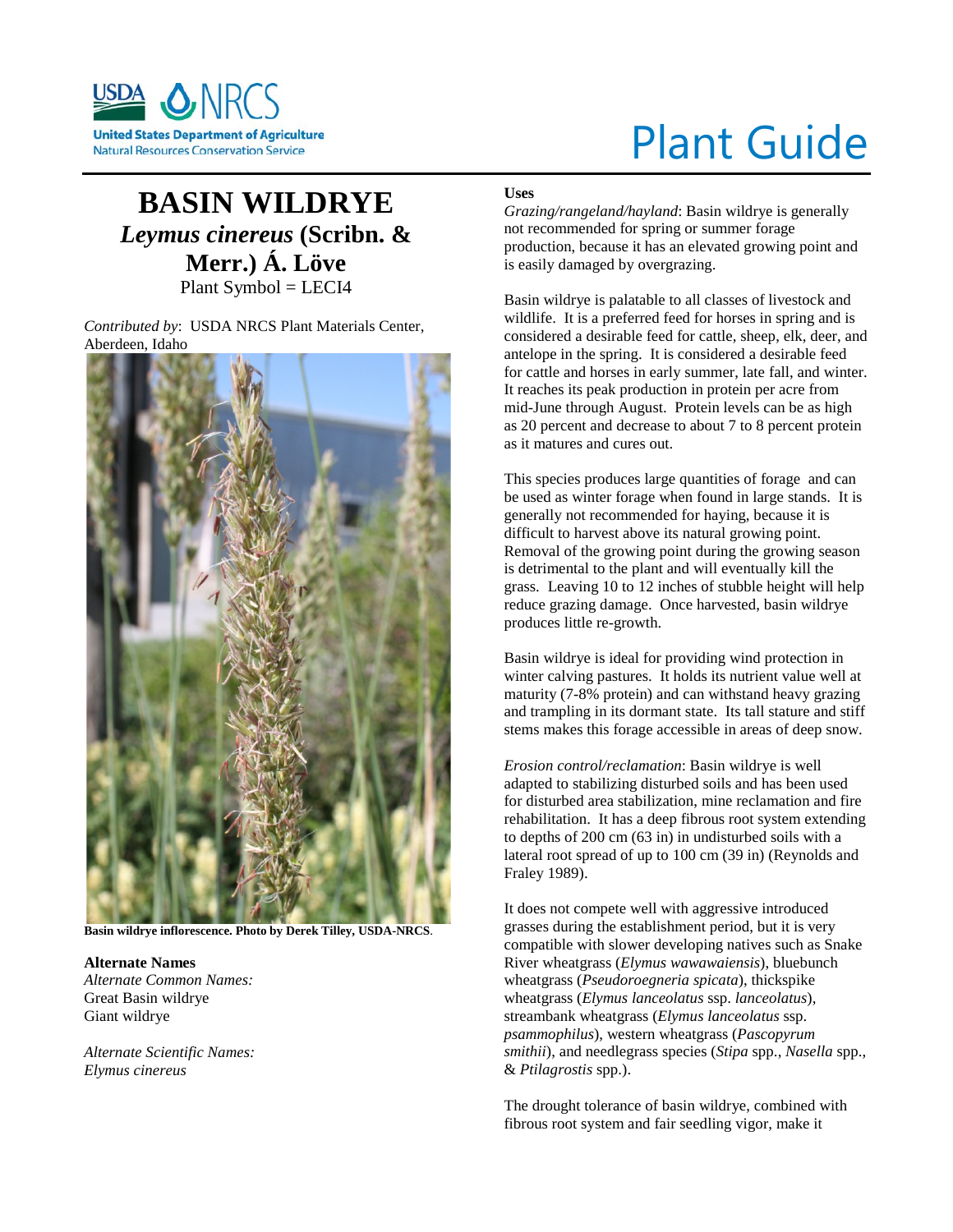desirable for reclamation in areas receiving 8 to 20 inches annual precipitation. It is commonly used as a grass barrier for wind erosion or controlling blowing snow. It has also been planted on hilly cropland as a vegetative terrace for water erosion control.

*Wildlife*: Because basin wildrye is a tall upright bunchgrass, it is considered excellent cover habitat for small animals and birds, excellent nesting cover for upland birds, and excellent standing winter feed and cover for big game animals. It is less palatable in winter yet may be grazed by livestock, deer and elk when other food sources are covered in snow.

# **Status**

Please consult the PLANTS Web site and your State Department of Natural Resources for this plant's current status (e.g., threatened or endangered species, state noxious status, and wetland indicator values).

# **Description**

*General*: Grass Family (Poaceae). Basin wildrye is a large, coarse, robust, perennial bunchgrass. Basin wildrye clumps may reach 3 feet in diameter and 3 to 6 feet tall (10 feet under excellent soil and climate conditions). The growing points are 10 to 12 inches above the crown. It is a long-lived cool season native with an extensive deep coarse fibrous root system (Reynolds and Fraley 1989). Basin wildrye has long leaf blades (15 to 25 inches) and flat wide (up to 3/4 inch) leaves with long pointed auricles. The reproductive stems are dense, stout, and strongly erect. Seed heads are 6 to 10 inches long. There are approximately 130,000 seeds per pound (Ogle et al. 2011).

Basin wildrye consists of two chromosome races, a tetraploid  $(2n=28)$  race and an octoploid  $(2n=56)$  race. The tetraploid race occurs in southern Idaho, Utah, Colorado, Wyoming, Montana, Alberta, and Saskatchewan, while the octoploid race is primarily found west of the Continental Divide in British Columbia and Washington (Jones et al. 2009). Tetraploid plants are generally non-glaucus with green foliage. Octoploid types are typically glaucus and appear more bluish.

Basin wildrye is known to produce hybrids with Salina wildrye (*L. salinus*), beardless wildrye (*L*. *triticoides*), and bottlebrush squirreltail (*Elymus elymoides*) (Welsh et al. 2003).

Basin wildrye has fair seedling vigor. It is one of the first grasses to initiate spring growth and produces an abundance of basal leaf growth until the development of seed heads in mid-June to mid-July. Following the development of seed heads, basin wildrye produces very little additional basal leaf growth and rapidly becomes coarse and mostly stems.

# **Ethnobotany**

Basin wildrye has been used for a variety of purposes by Native Americans. The roots were used to create a decoction to treat internal hemorrhaging and other maladies by the Okanagan-Colville (Turner et al. 1980). The stems and leaves were used for bedding by many tribes (Hart 1981; Johnston 1987; Turner et al. 1980). The stems were used as arrow shafts (Tuner et al. 1980).

*Distribution*: Basin wildrye is native to the Great Plains and Intermountain regions of the western United States. For current distribution, please consult the Plant Profile page for this species on the PLANTS Web site.

*Habitat*: Basin wildrye occurs in moist to dry sites including wet meadows, valley bottoms, flood plains and hillsides from 600 to 3,000 m (1,970 to 9,800 ft) elevation. It often occupies bottomlands and drainage areas with high soil moisture. Species often associated with basin wildrye include the big sagebrush complex (*Artemisia tridentata*), juniper species (*Juniperus* spp.), needlegrass species (*Stipa* spp.), bluebunch wheatgrass, Snake River wheatgrass, thickspike wheatgrass, Indian ricegrass (*Achnatherum hymenoides*), and Idaho fescue (*Festuca idahoensis*).

#### **Adaptation**

Basin wildrye is very winter hardy and has a rather broad climatic adaptation. It grows best in areas with average annual precipitation of 8 inches to above 20 inches. 'Trailhead' has been seeded in areas with as low as 5 inches of rainfall and reproduced to populate areas around original plots. In lower rainfall areas, it grows in drainage areas, along gullies or watercourses, or near sites with high seasonal water tables. It does not tolerate areas with extended periods of inundation. It will tolerate short-term winter flooding. It is susceptible to leaf and stem rust in wetter climatic areas.

Basin wildrye has a broad soil texture adaptation, but it is not adapted to shallow soils. It is most common on deep soils with high water holding capacities. Optimal growth has been observed on silty and clayey soils.

It is tolerant of low to moderate levels  $\ll 10$  mmhos/cm3) of saline and sodic soil conditions and some low pH soils. It has a pH range of 5.6 to 9.0 (USDA-NRCS 2012). Established stands of basin wildrye can tolerate long periods of drought, and it prefers cycles of wet winters and dry summers. It tolerates partial shading and wildfire if soil moisture is not too dry.

It does well as a pioneer plant and establishes seedlings in disturbed areas, such as recent road fills and areas disturbed by wildlife (ex. rodent diggings).

# **Establishment**

This species should be seeded with a disc or deep furrow drill at a depth of 1/4 to 3/4 inch on medium to fine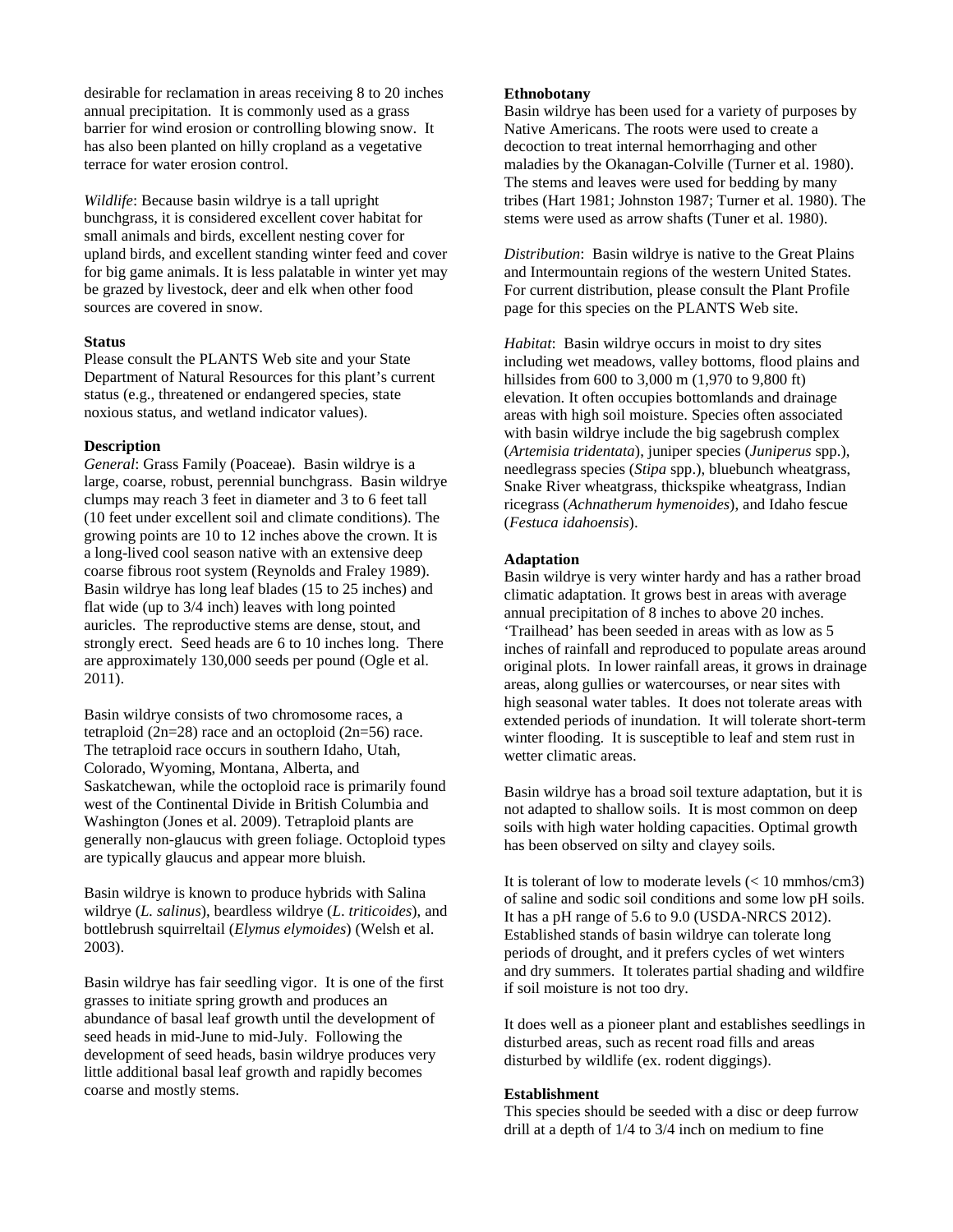textured soils and 1 inch or less on coarse textured soils. Single species seeding rate recommended for basin wildrye is 8 pounds Pure Live Seed (PLS) per acre or 24 PLS per square foot or 24 PLS seeds per linear row foot at 12 inch row spacing. If used as a component of a mix, adjust to percent of mix desired. For rangeland mixtures, approximately 10 to 20 percent of mix or 1 to 2 pounds PLS should be considered.

For mined lands and other harsh critical areas, the seeding rate should be doubled. When seeding is for a vegetative windbreak, vegetative terrace, or wildlife cover, it is recommended that 3.0 to 3.5 pounds PLS be seeded in rows spaced 36 to 48 inches s.

The best seeding results are obtained from seeding in very early spring on heavy to medium textured soils and in late fall on medium to light textured soils. Summer and late summer (July to mid September) seedings are not recommended. Seedling vigor is fair, and stands may take 2 to 5 years to fully establish.

Stands may require weed control measures during establishment. Bromoxynil has shown to be effective when applied applied at the 3-4-leaf stage of grass for early suppression of young broadleaf weeds. Application of 2,4-D should not be made until plants have reached the 4-6-leaf stage. Mow when weeds are beginning to bloom to reduce seed development. Grasshoppers and other insects may also damage new stands. Use of insecticides may be required. All and pesticides should be applied according to the label.

#### **Management**

Basin wildrye establishes slowly and new seedings should not be grazed or hayed until at least late summer or fall of the second growing season. Basin wildrye makes its initial growth in early spring and matures seed by late summer. It reproduces primarily by seed and tillers.

Basin wildrye is palatable to all classes of livestock and wildlife. New stands should not be grazed until plants are at least 10 inches tall. Overgrazing, especially in spring, easily damages basin wildrye, and stubble of at least 10 inches should remain following grazing. Basin wildrye is ideal for providing wind protection in winter calving pastures. It holds approximately twice the nutrient value (7-8% protein) of wheatgrasses (3-4% protein) at maturity and can withstand heavy grazing and trampling in its dormant state.

Established stands can be grazed in late spring or fall (leave about 10 inches of stubble to protect plant health). Following grazing, little re-growth can be expected, even when the stand is irrigated. Basin wildrye is a low maintenance plant requiring little additional treatment or care. However, it may benefit from low levels of fertilization (60 to 80 pounds per acre on irrigated plantings for optimum forage production).

*Environmental Concerns*: Basin wildrye is long-lived and spreads primarily via seed. It is not considered "weedy" or an invasive species, but can spread into adjoining vegetative communities under ideal climatic and environmental conditions. Most seedings do not spread from original plantings. If they do spread, the rate is not alarming. Basin wildrye accessions with the same chromosome number (2n=28 or 56) will cross with each other but are not noted for crossing with those of a different chromosome number.

# **Pests and Potential Problems**

Wheat stem sawfly (*Cephus cinctus*) is known to infect basin wildrye. The larvae eat the tissues within the culms, cut the stems and overwinter in the remaining stubble (Youtie and Johnson 1988).

# **Environmental Concerns**

Basin wildrye is native to western North America and is a natural component of the native flora. It poses no known environmental concerns.

#### **Seed Production**

Seed production of basin wildrye has been very successful under cultivated conditions. Row spacing of 36 inches (3.5 pounds PLS per acre) to 48 inches (3.0 pounds PLS per acre) is recommended. Cultivation will be needed for weed control and to maintain row culture.



**Seed production field of basin wildrye. Dan Ogle, USDA-NRCS.**

Seed fields are productive for five to seven years. Average production of 150 to 200 pounds seed per acre can be expected under dryland conditions in 14 inch plus rainfall areas. Average yields of 300 to 400 pounds seed per acre can be expected under irrigated conditions using direct combining. The seed heads have moderate rates of shatter and require close scrutiny of maturing stands. Seed is generally harvested in mid-August to September. Seed must be dried immediately after combining (12 percent bins/15 percent sacks moisture content).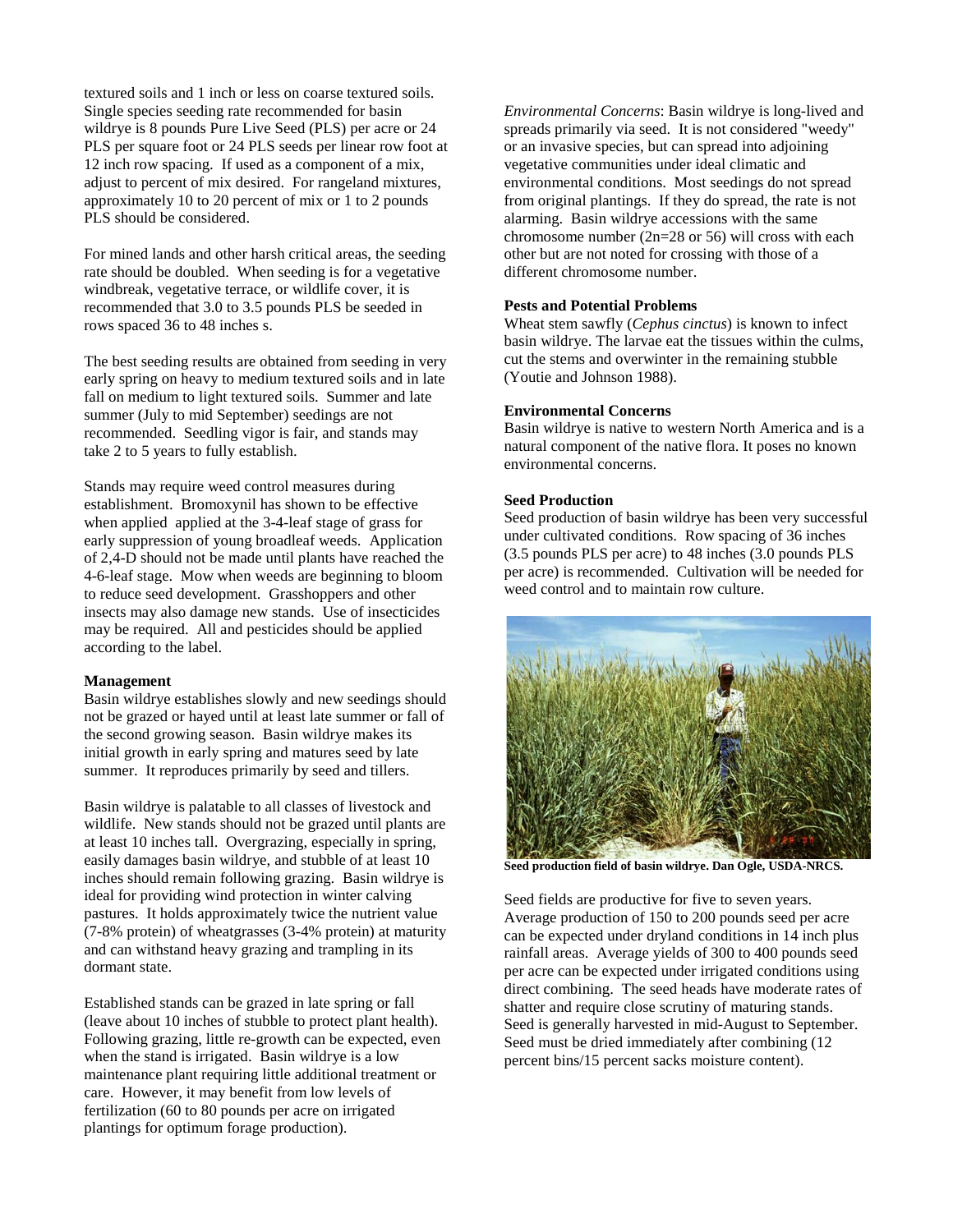# **Cultivars, Improved, and Selected Materials (and area of origin)**

Several varieties of basin wildrye are commercially available.

'Continental' is an octoploid cultivar developed from the hybridization of the cultivars Trailhead and Magnar (Jones et al. 2009). It has shown similar or superior stand establishment to Trailhead and Magnar in trial plantings in Utah, southwestern Wyoming and northwestern Colorado. It has improved seedling vigor and has potential for use in restoration, reclamation and rehabilitation of rangelands where traditional cultivars are expected to fail. It is expected to be adapted to the Intermountain West and northern Great Plains. Breeder seed is maintained by the USDA ARS Forage and Range Research Laboratory, Logan, Utah. Seed is available to commercial growers through the Utah Crop Improvement Association.

'Magnar' was originally collected by the Pullman, Washington, Plant Materials Center (PMC). It was developed by the Aberdeen, Idaho, PMC and released in 1979. It is a selection of vigorous plant types over several generations. It is adapted to the Northwest and Intermountain Regions of the Western United States where precipitation averages 8 inches or above. It has survived in plantings with 7 inches annual rainfall. It prefers deep clayey to loamy to sandy soils and can be found in weakly saline conditions. Magnar is an octoploid cultivar and is noted for bluish foliage, fair seedling vigor and establishment, high forage production, good winter cover, fair winter forage, and ability to survive and thrive under very dry conditions. Certified seed is available, and breeder seed is maintained by the Aberdeen PMC.

Tetra Germplasm basin wildrye is a composite of 31 tetraploid accessions from the Great Basin developed by The Utah Division of Wildlife Resources. Tetra Germplasm is intended for rehabilitation of cheatgrassinfested sites and for improving sage-grouse habitat.

'Trailhead' was selected by the Bridger, Montana, PMC and released in 1991. The original collection site was near Roundup, Montana, in a sub-irrigated range site. It is adapted to the Northern Great Plains and Intermountain Regions of the Western United States where precipitation averages 8 inches or above. It has survived in plantings with 5 inches annual rainfall. It was selected for its stand longevity and drought tolerance as compared to other basin wildrye accessions. It prefers deep clayey to loamy to sandy soils and tolerates weakly saline conditions. It is noted for green foliage, fair seedling vigor and establishment, high forage production, good winter cover, fair winter forage, and ability to survive and thrive under very dry conditions. 'Trailhead' is a 28-chromosome tetraploid cultivar. Certified seed is available, and the Bridger PMC maintains breeder seed.

Washoe Germplasm basin wildrye, NRCS accession number 9081627, is a Selected-Class pre-varietal selection released in 2002. It was selected primarily for use in the Anaconda-Butte, Montana, area for sites contaminated with acid and heavy metal fallout resulting from years of historic smelting operations in the area. The original collection was made in Deer Lodge County, Montana, from a population of plants found growing on a severely impacted site approximately 1.5 miles southwest of the Washoe smelter stack. This selection demonstrated superior vigor and seedling survival than 'Trailhead' and 'Magnar' when grown on contaminated soil amended with lime in a replicated study north of Anaconda, Montana. It has the same general botanical and phenological attributes as the species. Washoe is a tetraploid germplasm.

# **References**

- Alderson, J. & W.C. Sharp 1994. *Grass varieties in the United States*. Agriculture Handbook No. 170. USDA, SCS, Washington, D.C.
- Cronquist, A., A. H. Holmgren, N. H. Holmgren, J. L. Reveal, & P. K. Holmgren 1977. *Intermountain flora*. Vol. 6. The New York Botanical Garden. Columbia University Press, New York, New York.Hitchcock, A. S. 1950. *Manual of the grasses of the United States*. USDA, Washington, DC.
- Hart, J.A. 1981. The ethnobotany of the northern Cheyenne Indians of Montana. Journal of Ethnopharmacology 4: 1-55.
- Johnston, A. 1987. Plants and the Blackfoot. Lethbridge, Alberta. Lethbridge Historical Society.
- Jones, T.A., Parr, S.D., Winslow, S.R., and M.A. Rosales. 2009. Notice of release of 'Continental' basin wildrye. Native Plants Journal  $10(1)$ : 57-61.
- Ogle, D., St. John, L., Stannard, M., and L. Holzworth. 2011. Technical Note 24: Conservation plant species for the Intermountain West. USDA-NRCS, Boise, ID-Salt Lake City, UT-Spokane, WA. ID-TN 24. 57p.
- Powell, A.M. 1994*. Grasses of the Trans-Pecos and adjacent areas. University* of Texas Press, Austin, Texas.
- Reynolds, T.D., and L. Fraley Jr. 1989. Root profiles of some native and exotic plant species in southeastern Idaho. Environmental and Experimental Botany. 29(2): 241-248.
- Turner, N.J., R. Bouchard, and D. Kennedy. 1980. Ethnobotany of the Okanagan-Colville Indians of British Columbia and Washington. Victoria. British Columbia Provincial Museum.

USDA, Forest Service 1996. Fire effects information system. Version: 000417. <http://www.fs.fed.us/database/feis/>. Rocky Mountain Research Station, Fire Sciences Laboratory, Missoula, Montana.

[USDA NRCS] USDA Natural Resources Conservation Service. 2011. The PLANTS Database, version 3.5.